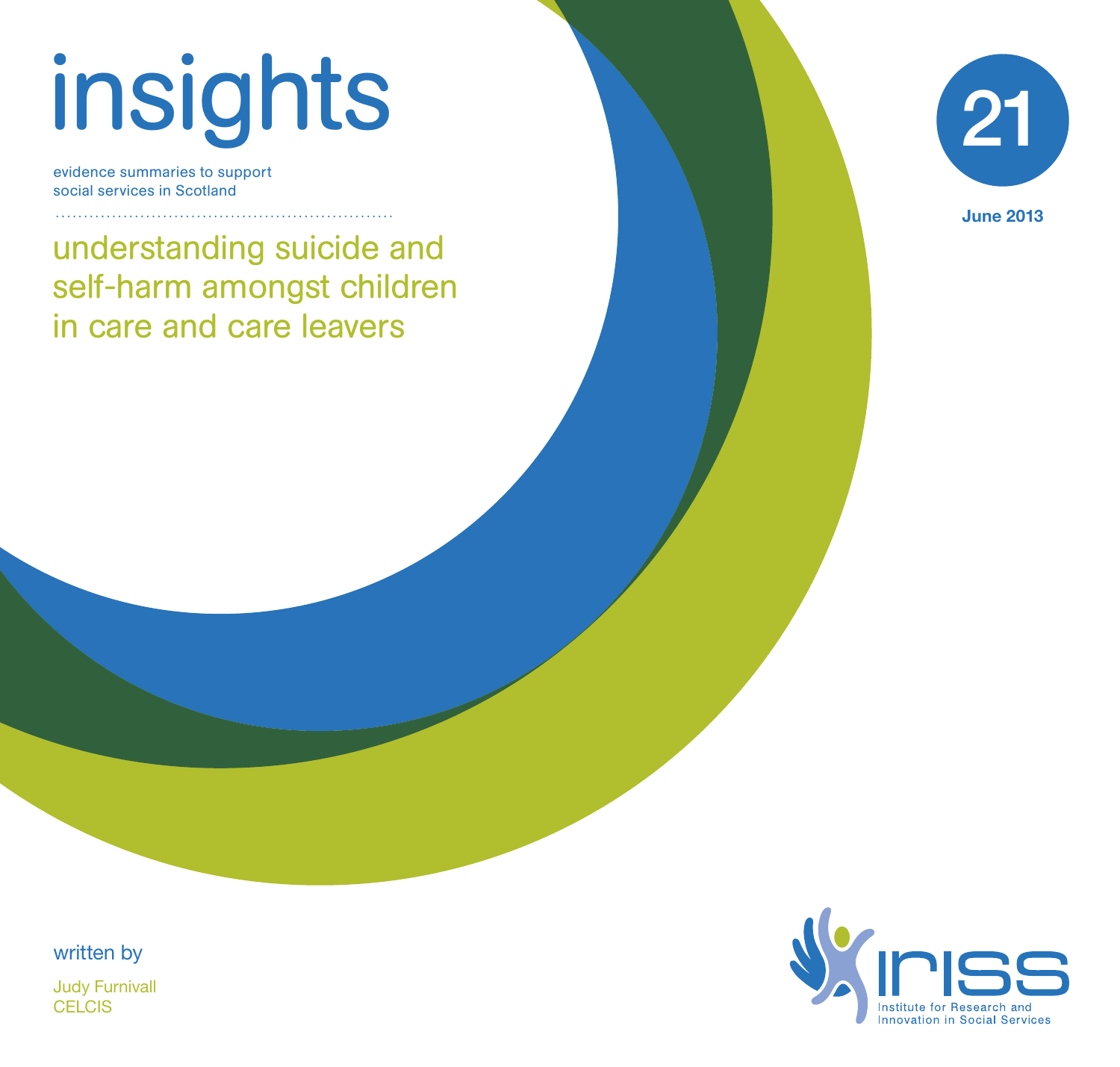# Key points

- Children in care and care leavers are at increased risk of hurting themselves as a result of adverse backgrounds and continuing stress.
- Self-harm helps manage distress whereas suicide attempts to stop distress by ending life. Young people self-harm or contemplate suicide for many reasons and every individual's motivation will be different.
- Young people hurt themselves in many different ways. These may be completely invisible to those around them.
- Responding to underlying distress is more important than focusing on stopping the self-harm. Excessive control and the removal of implements may make things worse.
- Professionals and carers should be alert for suicidal thinking or plans.
- Responding to suicidal or self-harming young people is the responsibility of several agencies. Multi-agency policies, guidance and recording should be in place.
- Mental health services may respond best by enabling adults closest to young people to help them understand and manage their distress.
- Self-harm and suicidal behaviour should be taken seriously. Assessment is essential but should focus on the needs of young people as well as their current level of risk.
- Opportunities to address the impact of suicide and self-harm should be available to all those affected, including other young people.

# **Introduction**

# Definitions of suicide and self-harm

The challenge of understanding and responding to self-harm and attempted suicide is exacerbated by the number of different terms describing the phenomena and the lack of precision with which they are used. Clearly the act of 'suicide' involves a deliberate intent to end life but other forms of self-harm are not consistently defined. Until recently any serious non-fatal act of self-harm was often perceived as a failed suicide attempt. Self-harm is intrinsically more difficult to define than suicide.

Self-harm and suicide are complex issues which arouse difficult and distressing emotions both within people who hurt themselves and those who love and care for them. When children hurt or try to kill themselves, adults responsible for them often feel confused, powerless and overwhelmed. If these children are looked after away from their families then all the professionals involved with them must be able to provide them with the understanding and support they require. Examining the research and literature about self-harm and suicide is an essential element in developing understanding. Many important studies reported in this paper are quantitative or have been undertaken from a medical perspective but in reviewing them it is important to maintain a focus on the pain and emotional complexities for all involved.

An important factor in understanding an act of self-harm is to establish the underlying intent but most terms do not distinguish among acts where the individual has a fixed determination to die. where there is ambivalence about survival and where self-harm is a way of regulating negative emotions. The term 'Non Suicidal Self Injury' (NSSI) is an attempt to differentiate about intent but it fails to include self-harm through overdosing. There is sometimes a lack of agreement about which behaviours should be included within the category of deliberate self-harm. Some studies or policy initiatives only include self-poisoning or self-injury (such as cutting, burning, hitting) and others may include both. Other types of behaviour such as eating disorders, drug or alcohol misuse or 'risky behaviour' can also sometimes be conceptualised as deliberate self-harm.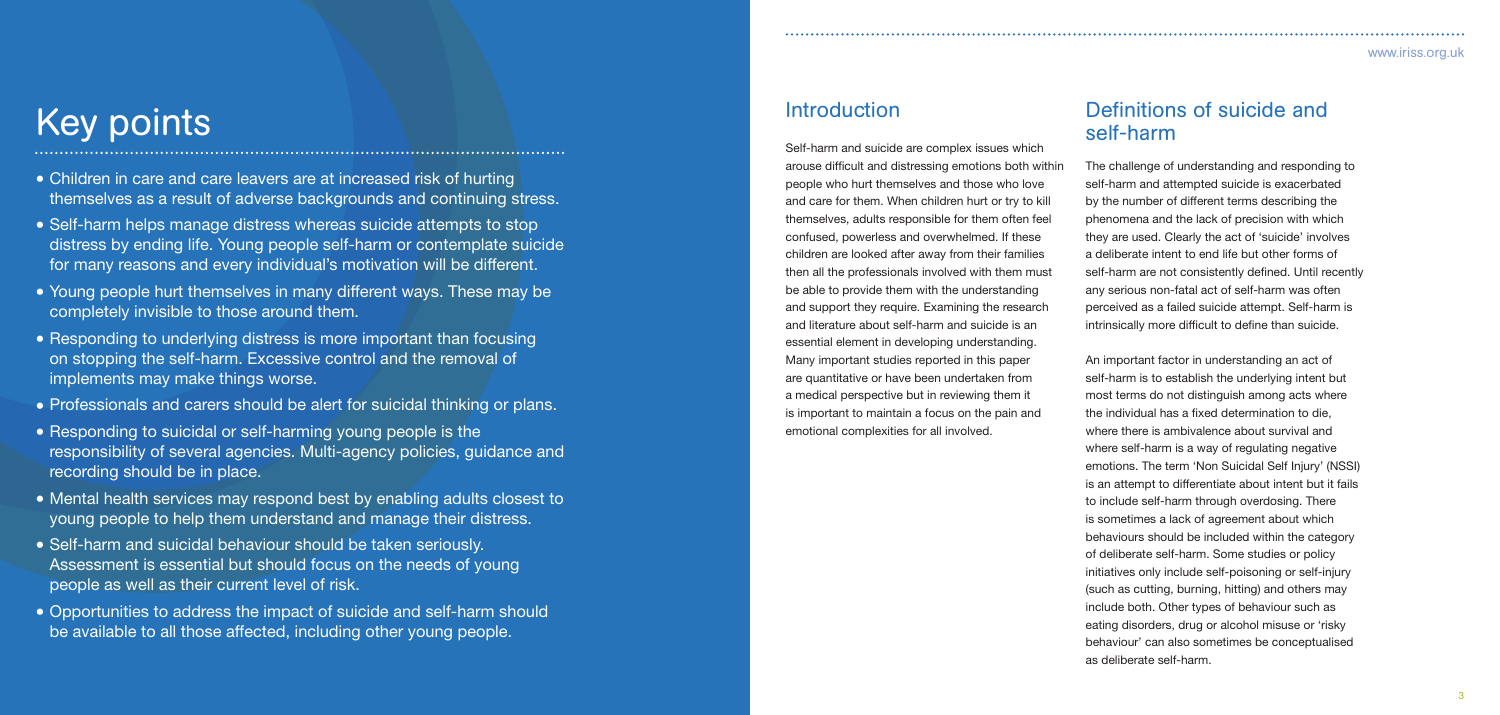# **WIPISS**

# understanding suicide and self-harm amongst children in care and care leavers www.iriss.org.uk

This lack of precision makes it difficult to identify clearly risk and protective factors for different forms of self-harm and appropriate ways to support people. Calculating the prevalence of self-harm accurately is difficult partly because of these definitional difficulties but also because self-harm is measured and reported in a variety of ways.

The definition adopted here is that used by the Royal College of Psychiatrists: non-fatal self-harm is 'an intentional act of self-poisoning or self-injury irrespective of the type of motivation or degree of suicidal intent' (Royal College of Psychiatrists, 2010:6). This definition echoes that of the National Institute for Clinical Excellence (NICE) Guidelines (National Collaborating Centre for Mental Health, 2011) and the most recent Scottish Government work on responding to self-harm (Scottish Government, 2011). This definition recognises that there may be many different motives for self-harm and that a wish to die is not the only or central one.

# Policy Context

#### *Self-harm and suicide in Scotland*

In the year 2009/2010 almost 13,000 admissions took place to acute hospitals in Scotland to treat self-harm (Information Services Division, 2012). Community surveys, however, suggest that only a fraction of people who deliberately hurt themselves attend hospital Accident and Emergency departments, so this figure does not represent the true level of distress within the community. One such community survey, a study based on anonymous questionnaires completed by 15 and 16 year old pupils in Glasgow and Stirling, found high levels of self-harm, with almost a fifth of girls acknowledging that they had hurt themselves or taken an overdose in order to manage difficult feelings at least once (O'Connor et al, 2009).

In the early 2000s it became clear that Scotland had a much higher suicide rate than the rest of the UK, and that the rate of increase in suicide was higher than for other European countries. As a result Choose Life, the national suicide and self-harm action plan was launched<sup>1</sup>. During the last decade Choose Life has organised numerous suicide prevention training programmes such as Applied Suicide Intervention Skills Training (ASIST). Based on three-year rolling averages there was a 17 per cent fall in suicide rates between 2000-02 and 2009-11 but around two people per day still die from suicide in Scotland. Although the initial focus of Choose Life's work was suicide, in 2009 the National Self-harm Working Group was established. This group emphasised that self-harm reflects an underlying distress and that helping people to manage distress in alternative ways can prevent them adopting self-harm as a strategy or enable those who do hurt themselves to reduce or stop their self-harm.

Choose Life works at both a national and local level and several local multi-agency guidelines and protocols for practitioners have been created throughout Scotland outlining the appropriate actions and pathways to be taken when faced with a young person who may be suicidal or self-harming. Many are based on the Tayside guidelines which were developed after a cluster of young male suicides in Dundee in 2010<sup>2</sup>. These include contact details for both local and national organisations that can provide support to young people and their carers.

### *Children in care and care leavers*

Because of difficult and in many cases traumatising backgrounds, children in care and care leavers are more at risk both of hurting themselves and completing suicide. A Glasgow council study suggested that almost half the children in their residential settings had harmed themselves deliberately (Piggot et al, 2004). All deaths of

children in care in Scotland must be reported to the Scottish Government. An analysis of the figures collected by the Social Work Inspection Agency (SWIA)<sup>3</sup> shows that at least two children in care have died from suicide every year since 2000. There is no legal requirement to report care leaver deaths but there is evidence that the number of suicides among care leavers is much higher than among those still in care (Cowan, 2008). Heightened awareness of the risk of suicide for children in care prompted SWIA and Choose Life to produce a suicide prevention guide.

# Evidence from research

Although there is extensive research on self-harm and suicide, very little focuses on children in care and care leavers and this is highlighted within the Scottish Government literature review on suicide and suicidal behaviour (McLean et al, 2008). This means that it is necessary to extrapolate research findings about suicide and self-harm from the wider population to young people with a care background. Although such extrapolation can be problematic, the general risk factors highlighted within the wider population have been shown to

<sup>1</sup> www.chooselife.net

<sup>3</sup> Since 2011 SWIA has been succeeded by The Care Inspectorate which has combined the responsibilities of three separate regulators; Care Commission, Social Work Inspection Agency (SWIA), Her Majesty's Inspectorate of Education (HMIE). The Care Inspectorate has taken over the responsibility of reporting on the deaths of looked after children.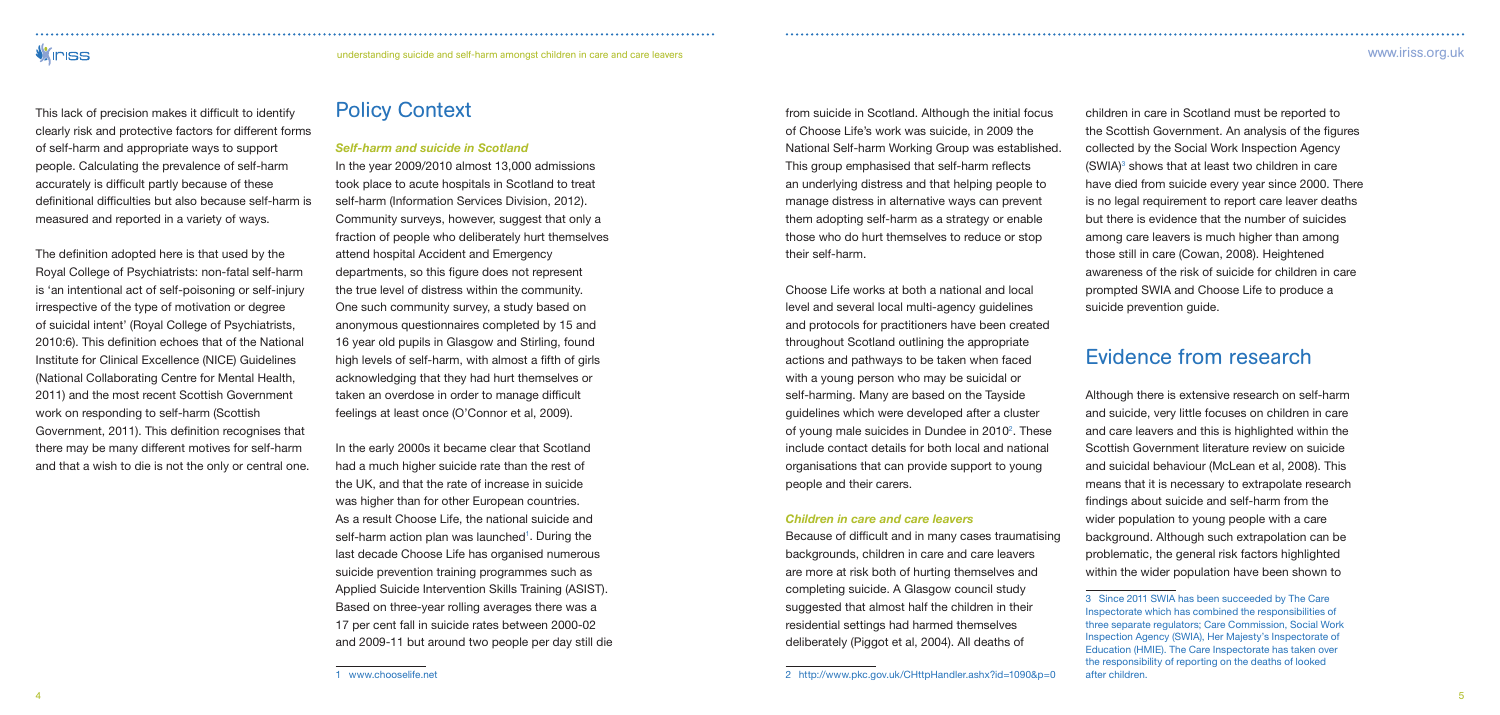# **Viniss**

understanding suicide and self-harm amongst children in care and care leavers www.iriss.org.uk

exist among children in care at a higher level than their peers which justifies this approach.

#### *Prevalence*

An international study involving 30,000 young people across Europe identified high levels of self-harm among teenagers in all seven countries concerned (Madge et al, 2008). Girls were more than twice as likely to hurt themselves as boys and many young people did not seek medical assistance. High levels of self-harm were also reported by the Avon Longitudinal Study of Parents and Children (ALSPAC) birth cohort (Kidger et al, 2012).

Internationally suicide is the third most common cause of death for people aged 15-24 and 100,000 adolescents kill themselves worldwide every year<sup>4</sup>. In the UK, although the suicide rate in this age group is relatively low, there are signs that the reduction in the number of suicides has halted in recent years<sup>5</sup>. Suicide is a common cause of death in young people and more people under the age of 35 die as a result of suicide than in road traffic accidents. Completed suicides in young adult men in Scotland represent a fifth of all suicides in this age group in Great Britain which means that the suicide rate for young men in Scotland is around five times that of England and Wales.

Some research suggests that children who have experience of care are not only more likely to hurt themselves but are also at greater risk of both attempted and completed suicide than their peers (Hjern et al, 2004; Vinnerljung et al, 2006). Only a few robust studies focus specifically on these children and young people, but research that examines risk and protective factors for self-harm or suicide, indicates that the background and current circumstances of children in care and care leavers leave them very vulnerable to these behaviours.

### *Motivations for self-harm and suicide*

In the population studies discussed above (Madge et al, 2008; Kidger et al, 2012), the connection between self-harm and suicide was complex and difficult to untangle. Most commonly self-harm was used for the relief of intensely difficult feelings and a desire for punishment, but many young people also expressed a wish to die. In the ALSPAC study (Kidger et al, 2012), however, although many young people described suicidal thoughts they were not necessarily hurting themselves with the intention to die. Moreover a few young people had experienced suicidal thoughts and had planned to kill themselves but had never self-harmed. Suicidal intent was more common among young people who took overdoses than those injuring

themselves. Suicidal intent increased with the frequency of self-harm though it is not clear whether this increase was associated with greater distress or because self-harm made it easier to undertake active suicide attempts. Although the main reason given for self-harm was relief of negative emotion, this was not always successful, especially for those who had overdosed. In contrast Klonsky (2009), who studied young adults who cut themselves, reported that his participants described overwhelming sadness and frustration before self-injury and a sense of relief and calm afterwards. He postulated that the effectiveness of the release was in itself likely to reinforce the behaviour.

Evidence from young people already known to self-harm expands our understanding of the functions of self-harm. Research undertaken by NCH (Bywaters and Rolfe, 2002) identified reasons given by young people to explain why they began or continued harming themselves. These fell into three categories: managing events; managing emotions; and contextual factors. Several interviewed had a care experience during childhood or adolescence. Many young people described past abusive and traumatic experiences that they were still struggling to manage, while others were experiencing extreme stress or difficulties in their current lives. Some were

clear that self-harm was, for them, a way of dealing with stress and acted as a safety valve that could at times prevent suicide. Young people also described using self-harm as a way to regulate difficult feelings. Many described the sense of release involved in letting all the badness out of their bodies or converting unendurable emotional distress into a more manageable physical pain. Others felt that they could achieve a brief escape through the self-harm. Profound feelings of self-hatred led some young people to hurt themselves because they believed they deserved punishment. Where young people had experiences in which they had been unable to exercise control over their own lives or bodies, they sometimes used self-harm to take back a sense of control. When professionals had attempted to prevent them engaging in self-harm by removing implements or undertaking intrusive monitoring, these young people had reacted by hurting themselves in covert ways in order to regain control. For some, the experience of self-harm was not only

associated with reducing negative feelings but also with enjoying positive ones. Some described an adrenaline rush or high when they hurt themselves; others talked about the warm soothing feeling of blood on their skin after cutting. For a few young people there was an acknowledgment that their

<sup>5</sup> www.poverty.org.uk/37/index.shtml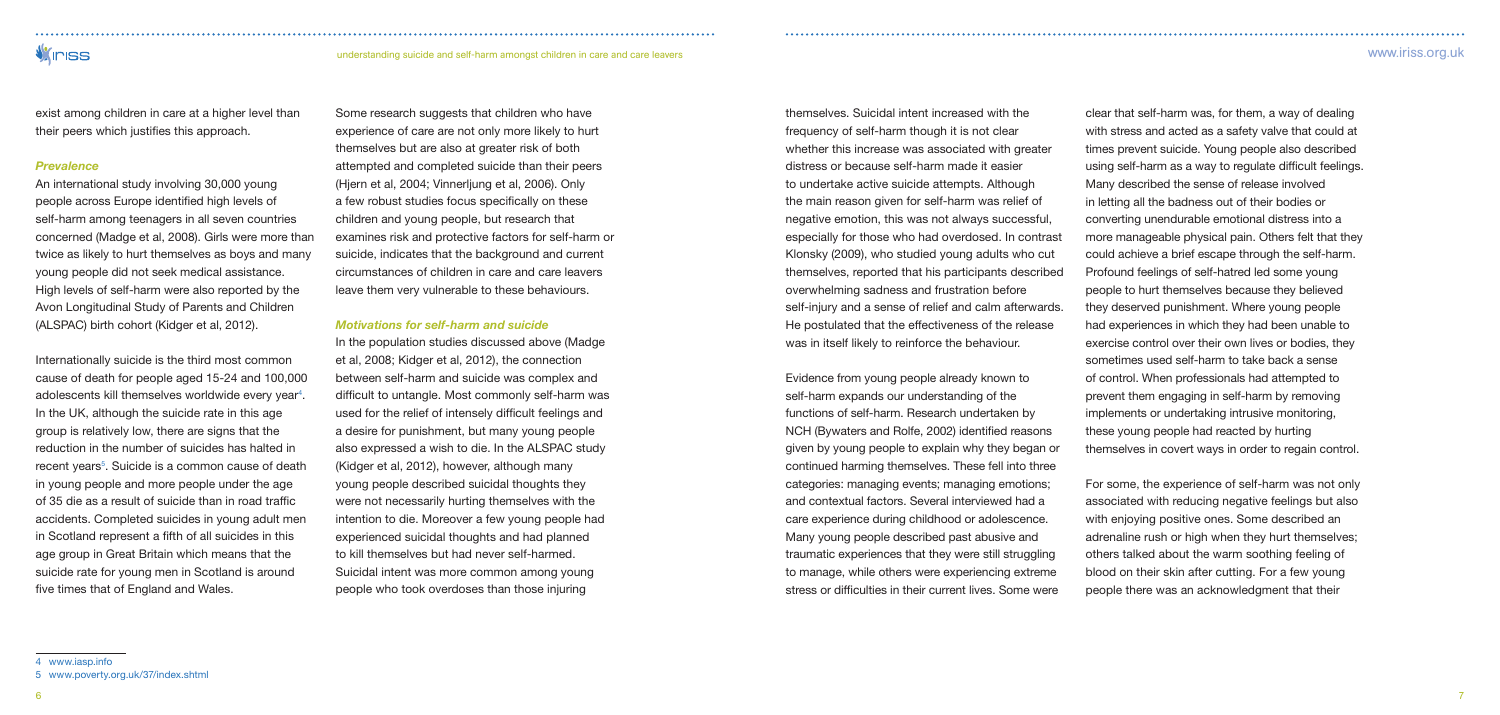understanding suicide and self-harm amongst children in care and care leavers www.iriss.org.uk

self-harm had become a habit and that it was escalating in severity. Self-harm was generally described as an intensely private activity and certainly not attention-seeking or manipulative. Some explained, however, that at times it could communicate the distress they were experiencing when they could not put this into words.

**Viniss** 

Contextual factors also played a part in initiating or maintaining self-harm. Some felt that within residential settings self-harm had become routine or normal and an acceptable way to express distress or to communicate needs. Others felt that being with friends who self-harmed prevented them adopting alternative ways of dealing with stress. Social factors also contributed to some self-harm, particularly when an identity based on ethnicity, disability or sexuality evoked negative responses from others.

Barton-Breck (2010) argues that self-injury (direct damage to bodily tissue) is a multi-functional behaviour. In adolescence the primary functions of self-injury are to relieve emotional distress, or to alter or reduce dissociation, and for some people to achieve a balance between these two opposite but distressing states. He also suggests that prolonged and established use of self-injury, particularly as adulthood approaches, can lead to more generalised secondary functions, such as increasing concentration by removing distracting thoughts or gaining empowerment and control.

Many of his participants had tried alternative problematic methods for dealing with distress, such as alcohol or drugs, but had returned to self-injury as it was more effective for them. Even when their situations improved and they adopted more socially acceptable methods of regulating their negative emotions, some participants chose to continue to self-injure though at a reduced level.

Suicide is often associated with mental health difficulties, particularly mood disorders, but it is still important to understand the message behind suicidal behaviour and the processes leading to completed suicide. Granello (2010) suggests that, although every individual has a unique set of personal motivations, it is possible to identify three core categories: avoidance; communication and control. Suicide may be perceived as a rational and realistic option to avoid ongoing overwhelming distress or to avert impending intolerable experiences. It may also be an attempt to convey to others the depth of pain or despair the individual is experiencing. Finally it may be a way of taking control in a powerless situation – whether the attempt is to control others or to regain control of one's own destiny. Joiner (2005) suggests an interactive model to explain how people are able to overcome the drive for self-preservation and attempt or complete suicide. He outlines the notion of 'perceived burdensomeness', where people believe their death will benefit those close to them, and 'thwarted belongingness' where there is a

sense of alienation and no close connections. He believes, however, that these distressing states are not sufficient to overcome the commitment to life unless people have acquired the capacity for 'lethal self-injury'. One way this can occur is through repeated episodes of self-harm which can both reduce fear and inure individuals to pain. Exposure to others killing themselves may work in a similar way and this certainly appears to increase risk for young people (Hawton et al, 2012). In some well publicised cases the suicide of friends or of other young people within the care system appears to have influenced some young people in care to attempt or complete suicide.

#### *Stopping self-harm*

In many cases self-harm may be a short-term response to transient difficulties (Young et al, 2007) or it may be an age limited behaviour which stops as young people move into adulthood (Hawton et al, 2012). In one Scottish study some young people explained that stopping was associated with gaining purpose or in realising the impact their behaviour had on others and feeling uncomfortable or "stupid" about it (Young et al, 2007). Among a group of hospital patients three explanations were offered for their cessation of self-harm. Many explained that as their chaotic lives improved they no longer needed to self-harm. Some found that abstaining from alcohol had reduced the urge to self-harm, while others had recognised the importance of their own mental health difficulties,

particularly depression, and having medical treatment had resolved their self-harm (Sinclair and Green, 2005). In most studies, help from health professionals that focused on self-harm had limited impact on the decision to stop. There was, however, some evidence that having space and time from trusted friends or adults to talk and feeling accepted were often key to enabling people to stop self-harm.

# *Understanding risks*

People who harm themselves and people who attempt suicide share the experience of emotional distress. They may have suffered similar difficult backgrounds and be struggling with comparable stresses in their daily lives. There is considerable evidence that certain adverse experiences, particularly in childhood, are associated with a higher risk of both self-harm and suicide for young people (Hawton et al, 2012). Childhood abuse, family discord, loss, exposure to suicide or self-harm within the family and homelessness all increase the risk of young people hurting themselves or attempting suicide. Current stressors such as relationship breakdowns, bullying and social isolation also increase the risk of self-harming and suicidal behaviour. Hawton et al (2012) also emphasised that some young people who hurt themselves were unable to develop alternative adaptive problem solving skills or achieve well educationally and demonstrated high impulsivity and aggression. Excessive alcohol consumption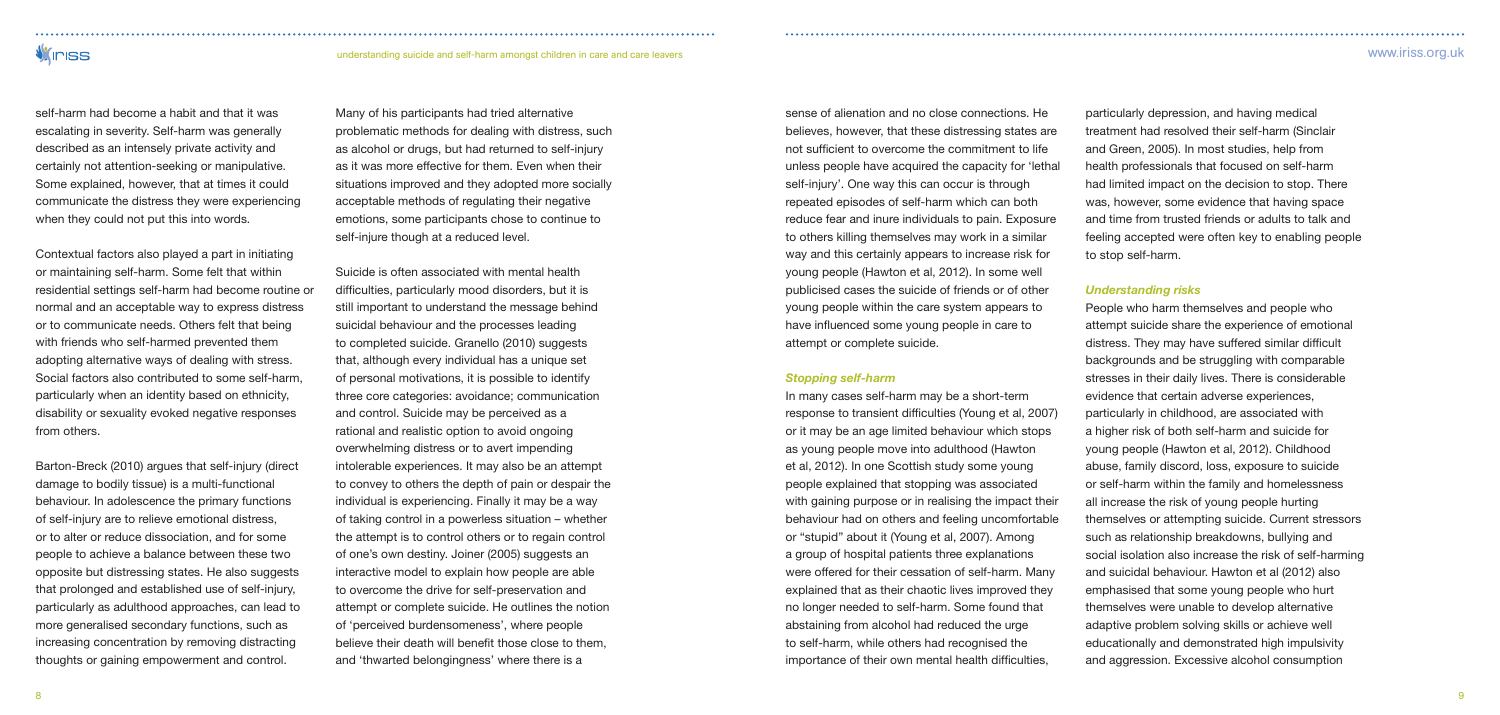**WINSS** 

and smoking are also associated with greater risk for self-harm and suicidal behaviour. These risk factors are all common among children in care and care leavers, whose backgrounds typically include severe trauma and family difficulties, and whose experiences growing up, both at home and in the care system, can limit opportunities for healthy emotional, social and cognitive development.

Self-harm is not in itself a mental disorder, and indeed may be an adaptive response to severe distress. Nevertheless, the level of diagnosable mental disorders among young people with self-harming and suicidal behaviours is elevated and there is clear evidence that this is true for children in care too (Meltzer et al, 2004). This poses a further risk to children in care and care-leavers, particularly as we know that mental health problems increase as young people face the difficulties of leaving care and moving towards independence (Stein and Dumaret, 2011).

In their review of adolescent suicide and self-harm, Hawton et al (2012) identify three groups of young people who may go on to complete suicide: those whose previous life problems and developmental difficulties have placed them at risk; those living with what would be categorised as major mental disorders; and those for whom suicidal behaviour is a response to a more immediate stressor. The backgrounds, mental and emotional difficulties and current life experiences of many children in care

and care leavers, mean that they could fit in to one or all these groups.

Risk factors for self-harm and suicide cannot reliably predict either which young people will self-harm or those who will go on to complete suicide. Further, there is evidence that the level of suicidal intent involved in self-harm may vary quite significantly for individuals within a short space of time (Granello, 2010). The most significant risk factor for suicide is previous self-harm and this is not limited to episodes of overdosing but also includes behaviour such as cutting. The complex relationship between suicide and self-harm, and the fluidity that is evident in suicidal intent, means that assessment should never be confined to simple risk tools nor should assessment at one point in time be assumed to be valid even shortly afterwards (Granello, 2010; Royal College of Psychiatrists, 2010).

There is therefore no reliable, simple screening tool for suicide. There are, however, additional warning signs to be aware of, particularly in a high risk group such as children in care and care leavers. Some of these signs may also be indicative of depression such as feeling hopeless, changes in sleep or appetite, loss of interest in previously important activities, reductions in self-care and social withdrawal. Others may include talking or writing about suicide or death which may include a fascination about people who have killed themselves, giving away important

personal possessions or finishing off important emotional or practical business. None of these automatically signal suicidal intent and indeed some young people may attempt suicide without giving any indication of their internal distress, but it is estimated that 90% of adolescents make some attempt to communicate their intentions (Granello, 2010). Adolescents are more likely to tell a friend than a parent or professional if they are contemplating suicide, but few young people said that they would tell an adult if a friend had confided their suicidal intent to them.

#### *Protective factors*

Some protective social factors have been found to mitigate risks of suicidal behaviour (Mclean et al, 2008). Positive family experiences, strong connectedness to school and good peer relationships can protect young people who may otherwise be at risk of suicide. In addition, the emotional and cognitive skills possessed by young people themselves can help them to manage adversity more effectively, without engaging in self-harming or suicidal behaviour. Problem solving skills such as self-control, self-efficacy and positive future thinking can be protective. This information can provide staff and carers with a potentially helpful starting point in supporting young people, but many children and young people enter care with few of these protective factors and, for some, their experience of care does little to change this. For many care leavers their accelerated transition to

independence rips away the social connectedness they may have achieved during their time in care and exposes them to challenges that overwhelm their problem solving skills.

#### *Assessing risk*

Only a small fraction of young people who harm themselves will eventually complete suicide. Similarly very few young people who think about killing themselves will go on to do so. Nevertheless all those concerned with caring for, or working with, traumatised and distressed young people are faced with assessing the risks that they pose to themselves, in particular permanent disability or death.

The research outlined above provides considerable information about the risks, protective factors and warning signals that are associated with suicide. Moreover there are other social factors such as age, gender, ethnicity, employment status or sexual orientation that also affect the risk of completed suicide. None of this, however, enables professionals to decide in individual cases whether a person will attempt suicide. Several risk assessment tools exist but all professional guidance counsels against the simplistic use of such tools and recommends that a full bio-psycho-social assessment be undertaken for all people presenting at emergency departments for self-harm. This should include an assessment of need as well as risks and protective factors (National Collaborating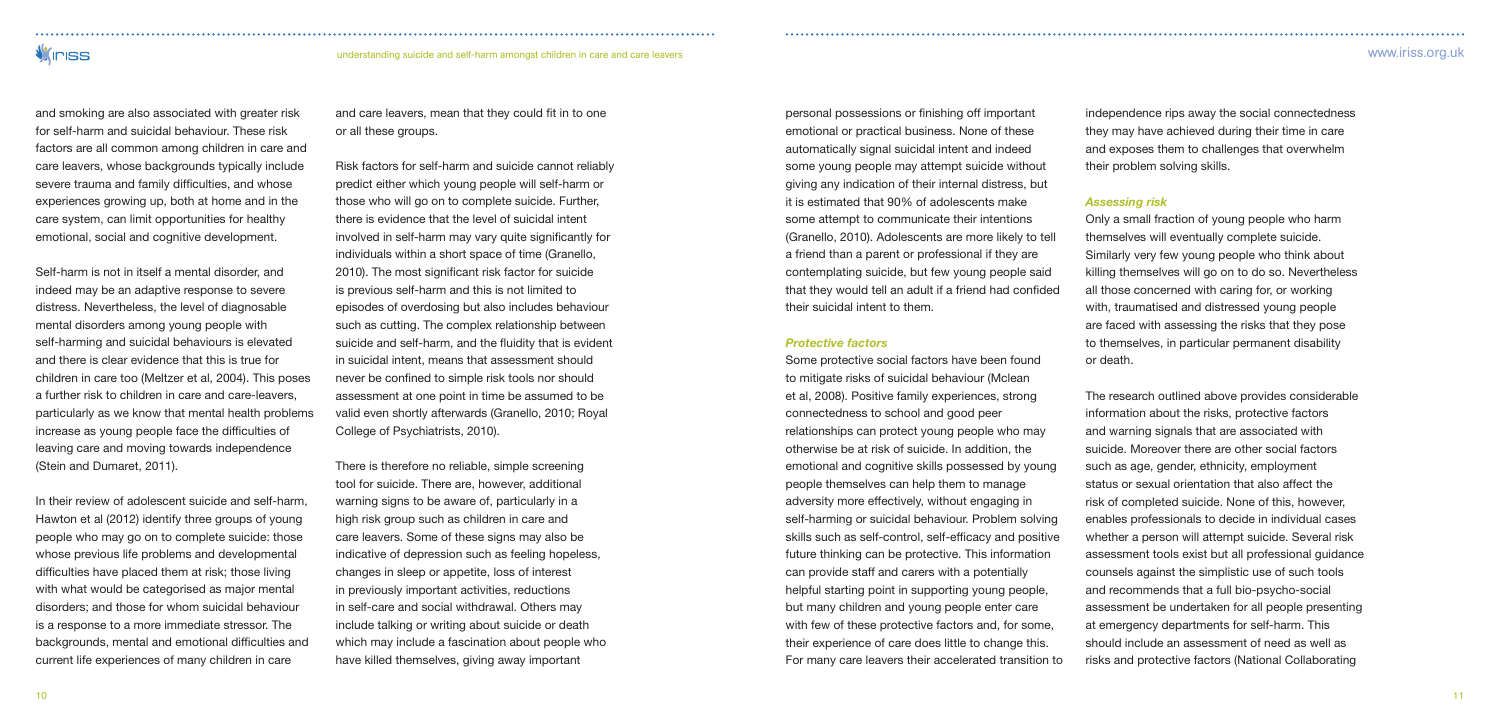# understanding suicide and self-harm amongst children in care and care leavers www.iriss.org.uk

**WINDS** 

Centre for Mental Health, 2011; Royal College of Psychiatrists, 2010). An assessment of need can lead to a therapeutic approach which addresses the pain and distress behind the self-harm and can help the individual develop more effective problem solving capacities and a more positive experience of life. A focus solely on risk might reduce the immediate danger of suicide but does not address the underlying difficulties and may make suicide more likely by increasing the sense of alienation and disconnection.

Granello (2010) points out that effective suicide risk assessment is a complex, collaborative and ongoing process. Ambivalence about living or dying often confuses assessment of risk, although it does provide a therapeutic opportunity to strengthen life-choosing motivation. Involving other people to ensure the safety of the individual and to provide a fuller picture of their external circumstances and internal world can be very important. Failure to listen carefully to the concerns of those close to young people is often apparent in Fatal Accident Inquiry reports. Consultation with colleagues may also enhance assessment and provide a useful corrective for practitioners to their own theoretical or therapeutic tunnel vision. Granello (2010) also emphasises the importance of asking direct, if difficult, questions about the desire to die and

taking any expressions of suicidal intent very seriously. Importantly she recognises that any assessment should in itself be the beginning of support and treatment and can be a therapeutic experience. In addition she strongly recommends a rigorous recording process that ensures quality of assessment and also provides accurate information for any future professionals working with the individual. Failure to record self-harm and suicidal behaviour rigorously has frequently been commented on both in formal enquiries and in retrospective research after the suicides of young people (Cowan, 2008).

• *flooding the zone* - communicating concerns about the young person to managers and other external professionals usually unknown to the young person

• *watching* – monitoring, with the purpose of intervening to prevent the young person hurting themselves

Many children in care and care leavers are known to self-harm and to have several of the risk factors associated with suicide. This can create difficulties in maintaining a balance between over reacting to transient though intense distress which may be manageable and under reacting to more subtle but serious difficulties where young people may need professional help and protection. Many practitioners report that even when young people are supported to seek medical help, they may be perceived as already being in receipt of a professional service and be discharged more readily than their community based peers.

#### *Balancing support and protection*

Research undertaken in Canada (Ranahan, 2011) identified a powerful dynamic that emerged when child and youth care workers were faced with the possibility of a suicidal young person. This involved trying to manage a tension between emotional and physical proximity to the young person and engaging in more distant behaviours located at the perimeter of the service, which involved attempting to appraise risk and seek out protection from others for the young person. A series of practices were identified that ranged along a continuum from close emotional connection to distant defensive protection:

- • *being with* maintaining an engaged, attuned and closely connected involvement with the young person
- • *building supports* practitioner and young person working together to identify and strengthen supports among significant people
- **•** *detecting* actively using pre-existing knowledge about the young person and of risk and warning signs to ascertain if suicide was an issue
- *appraising* using protocols or tools to determine the seriousness of risk

The struggle to maintain a balance between these caring and defensive practices was often ineffective. A number of factors including the level of support from supervisors, the workers' own arousal, agency policies and suicide-specific training moved them towards the perimeter end of the continuum where they focused on preventing harm rather than on their relationship with the young person. It is clearly important to create a protective plan for a potentially suicidal young person which involves appropriately qualified professionals. Losing sight of the importance of caring responses such as being with and building supports, however, can risk rupturing relationships with the young person. Rather than protecting them this can leave them feeling dangerously isolated and abandoned and can increase rather than alleviate the risk of suicide.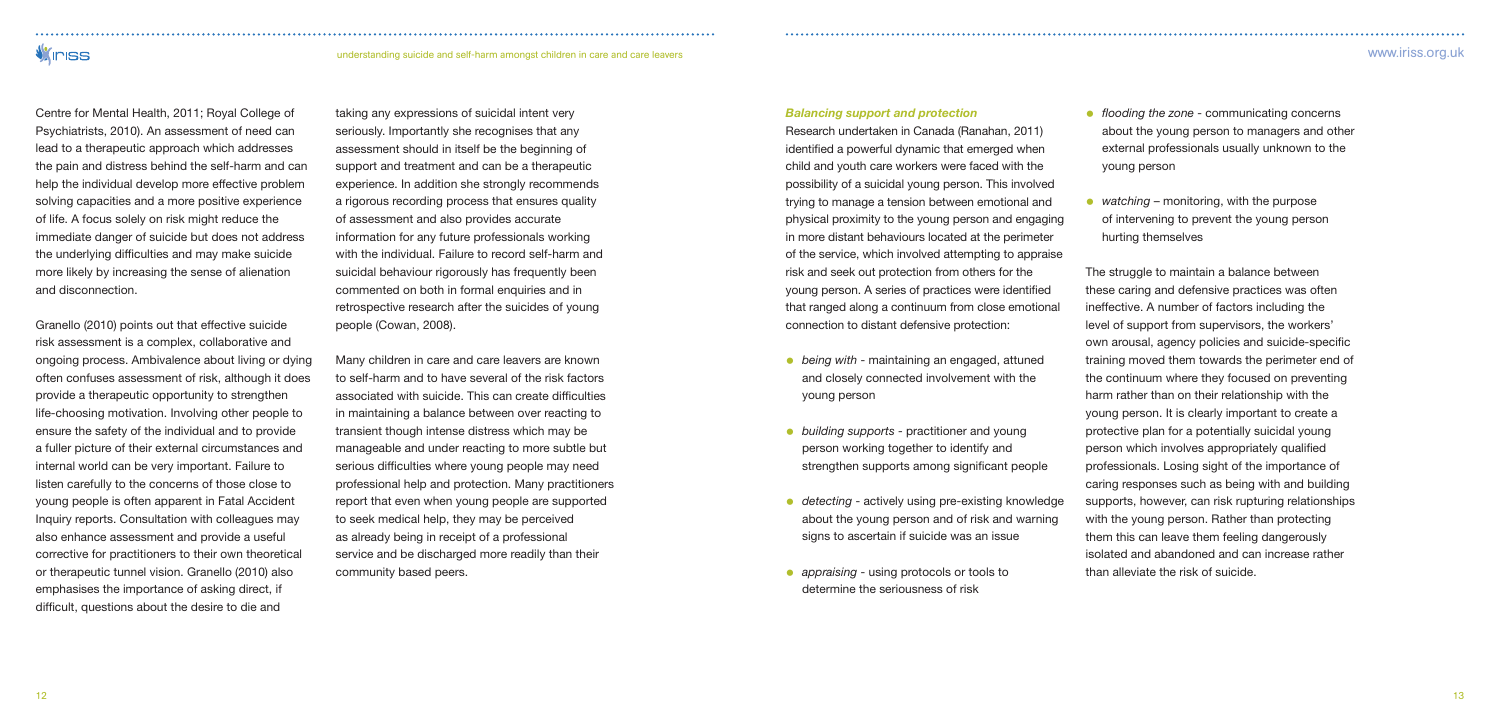# **Wiriss**

understanding suicide and self-harm amongst children in care and care leavers www.iriss.org.uk

#### *Interventions*

For young people who are asking for support to reduce or stop their self-harm, there are two different levels at which this needs to be approached. Longer term, support to deal with the underlying difficulties is essential but distraction techniques and cognitive behavioural methods may help young people control the immediate urge to self-harm. The Royal College of Psychiatrists has produced a useful guide that could be helpful to practitioners working directly with young people who wish to gain more control over their self-harming behaviour<sup>6</sup>.

Until fairly recently the management of self-harm involved one of two approaches. Either the self-harming individual was seen as suicidal and in need of protection and control, or the behaviour was seen as attention seeking and should be ignored or punished. Both responses focus more on stopping the behaviour than on understanding its meaning and responding to the underlying distress. Although elements of both these responses persist among practitioners and within policies, there has been a considerable shift in approach that is echoed in the professional and research literature. For example the National Self–Harm Enquiry (Mental Health Foundation and Camelot Foundation, 2006) was told of the Crisis Recovery Unit at the Bethlem hospital. This in-patient unit operates a philosophy that allows individuals to retain responsibility for their behaviour even if this involves self-harm. Whilst not condoning self-harm, this preparedness to accept therapeutic risk is based on the understanding that removing all implements that could be used for self-harm leaves young people less prepared to engage in the therapeutic process. The same report emphasises that dealing with young people who hurt themselves requires the same core values and skills that underpin all effective therapeutic work. Duffy (2009) emphasises that as there are no treatments shown to reduce self-harm the focus of intervention should be on identifying and responding to the underlying difficulties that the person experiences.

Many services are now adopting a harm minimisation approach which recognises that self-harm may be an effective coping mechanism for distress and focuses on reducing damage and avoiding unintended lethal outcomes. This approach poses ethical and legal dilemmas for professionals but there have been some pro-active attempts to address these. For example a handbook outlining alternatives to self-harm was developed by Selby and York Primary Care Trust which included harm-minimisation advice (Pengelly et al, 2008). The Trust consulted widely with people who had self-harmed, colleagues from other Trusts, professional associations and the legal profession. The responses they received confirmed their decision to include harm-minimisation as part of a comprehensive approach to supporting patients

who self-harmed. In adopting a harm-minimisation approach, however, it is essential to communicate to people who harm themselves that there is no safe level for self-poisoning.

There is tension in working with people who self-harm between the wish to maximise their choices and respond to their distress and the pressure to protect them by controlling their behaviour. This is particularly problematic for professionals working with children and young people because their age is deemed to leave them requiring additional protection. For those caring for children away from their birth families, this tension is particularly acute as they may be open to scrutiny and criticism by regulatory bodies, media and families if they are perceived to be failing to protect children. As has been discussed above, however, removing implements and intrusive monitoring can evoke a determination from individuals to continue self-harming covertly. It can also cut them off from the opportunity to develop a therapeutic alliance with professionals in which the underlying distress can be addressed.

Even where people have been assessed as at imminent risk of suicide, there is evidence that such controlling and protective behaviours can be unhelpful. Several studies have been undertaken exploring the phenomenon of constant observation in psychiatric facilities, where patients are continuously monitored, in some cases not allowed further than an arm's length away from the professional observing them (Fletcher, 1999; Cutcliffe, 2002). These showed that far from being therapeutic and protective, many patients experienced this as frustrating, intrusive and actively encouraging the desire to self-injure. Moreover even with such close observation numerous suicides occurred while people were in-patients in psychiatric hospitals. When constant observation was dismantled and a more care orientated approach instituted, self-harm, violence and aggression all reduced and suicide levels did not increase. Although the evidence points to reducing control over people who self-harm and focusing more on alleviating distress, individual practitioners need to be supported in this approach by clear organisational policies and guidelines and robust recording mechanisms.

<sup>6</sup> www.rcpsych.ac.uk/PDF/Self-harm Distractions and Alternatives FINAL.pdf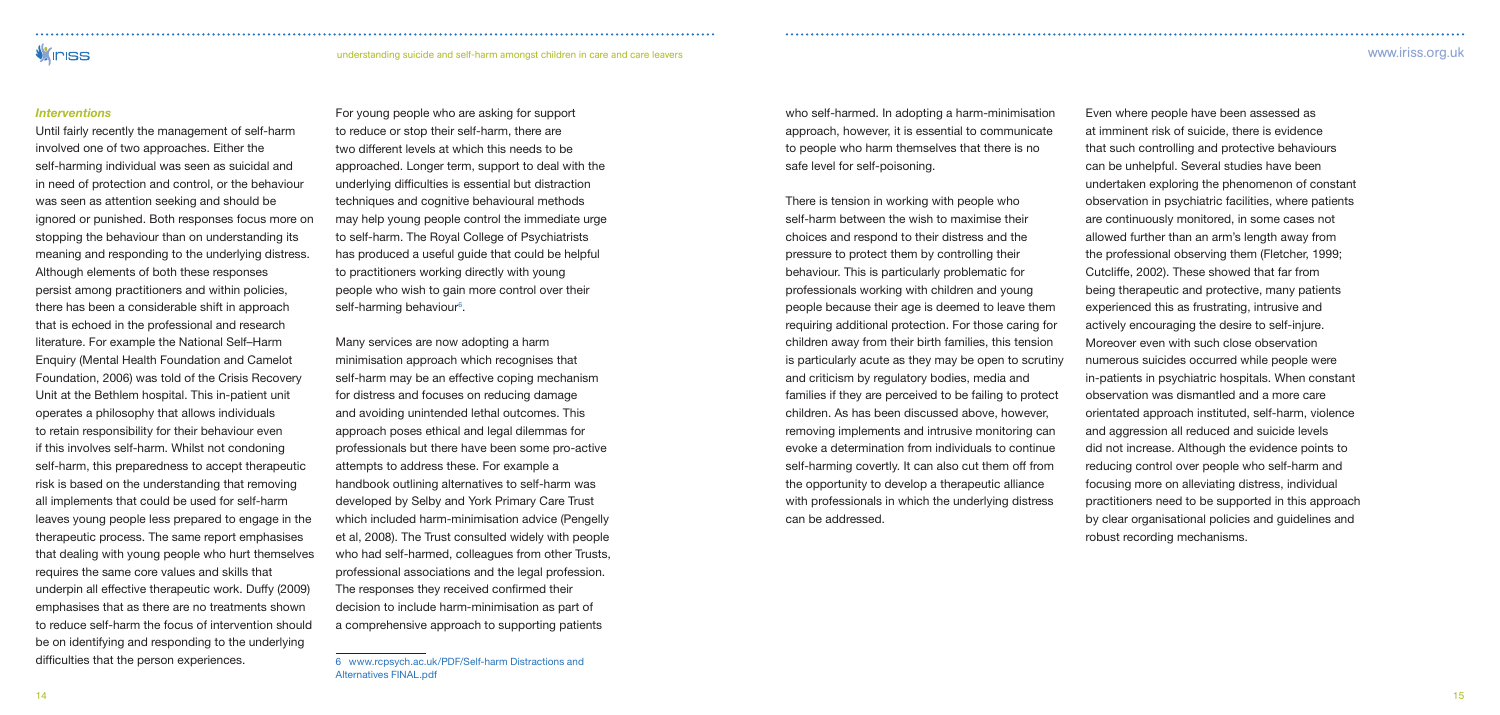# **Viniss**

understanding suicide and self-harm amongst children in care and care leavers www.iriss.org.uk

### *Suicide Prevention*

Suicide is often perceived as a public health problem because it is the cause of so many preventable deaths. Efforts to reduce the suicide rate have included better identification, reducing stigma around mental illness and extensive suicide prevention training aimed both at the general public and relevant professionals. The research literature now provides information about risk and protective factors. In particular, the importance of previous self-harm as an indicator of increased risk and the strong association between mental illness and suicidality provide clear bases for improved identification of people at risk of attempting or completing suicide. Campaigns such as *See Me* in Scotland challenge negative stereotypes of people with mental health difficulties<sup>7</sup>. Education about suicide is rarely a core element in professional qualifying training (Ranahan, 2011) but programmes such as ASIST and SafeTALK have increased the knowledge, skills and confidence of professionals dealing with people who may be suicidal (Griesbach et al, 2008). Despite these improvements, however, there is no incontrovertible evidence that public health based suicide prevention is effective.

A recent report from the Northern Ireland Commissioner for Children and Young People (Devaney et al, 2012) emphasised that the roots of adolescent suicide can often be found in the early trauma experienced by young people. The authors

argue that the failure of health and social care services to intervene early enough in a child's life and the focus on managing immediate risk rather than planning for longer term outcomes, ultimately led to the deaths of young people during their adolescence. They also point out that these risks continue into adulthood and may well be implicated in much self-harm and many suicides later in life. This reinforces work on adult care leavers that showed that traumatic experiences prior to and in care had adverse ramifications well into adult life (Duncalf, 2010). Robust early and effective support for struggling families and traumatised children may be the most effective form of suicide prevention for children in care and care leavers.

# *The impact of self-harm and suicide on professionals and carers*

The emotional impact on professionals of working with people who self-harm is considerable and it can affect the service that is offered to people in distress. Many people attending Accident and Emergency departments following self-harm report negative experiences (Warm, Murray and Fox, 2002), yet this may be their first professional contact and a route to further help. Mackay and Barrowclough (2005) explored negative reactions from staff and identified that where self-harm appeared to be in the control of the patient or where it was an entrenched behaviour staff were less sympathetic and helpful. Where self-harm was perceived as uncontrollable, it elicited sympathy whereas when it was perceived as deliberate and controlled it evoked anger. In addition staff believed a successful resolution of frequently occurring self-harm was unlikely and this reduced their willingness to provide help.

Residential child care workers and foster carers can be profoundly affected by the emotionally demanding work involved in caring for children who may be in severe distress (Furnivall et al, 2006; Colton and Roberts, 2007). The specific effects of self-harm within residential child care are identified within one study undertaken in Ireland. This highlights the potentially traumatic impact both on adults and other young people of being exposed to a young person self-injuring (Williams and Gilligan, 2011). Managing the complexity of supporting both the young person who was self-harming and others living in the residential environment was seen as very challenging. Many workers experienced adverse personal and professional effects but had insufficient access to supportive reflective supervision and debriefing and few had been offered training on self-harm.

Although the impact of suicide in schools and work places is widely recognised (Mauk and Weber, 1991), there is virtually no literature that explores the impact of suicide on carers, workers and young people with an experience of care. The devastating effects of youth suicide on families is well documented but there appears to be little awareness of the shattering effect of the loss of a child or young person in an intense, emotionally connected community such as a residential setting or foster family. Moreover the grief that is experienced is complicated by the fear of scrutiny and criticism felt by staff and the profound anxiety of young people that they and the adults caring for them are no longer safe. There is literature that provides advice about crisis planning for suicide within school communities but nothing similar exists for residential child care communities.

"Efforts to reduce the suicide rate have included better identification, reducing stigma around mental illness and extensive suicide prevention training aimed both at the general public and relevant professionals."

<sup>7</sup> www.seemescotland.org.uk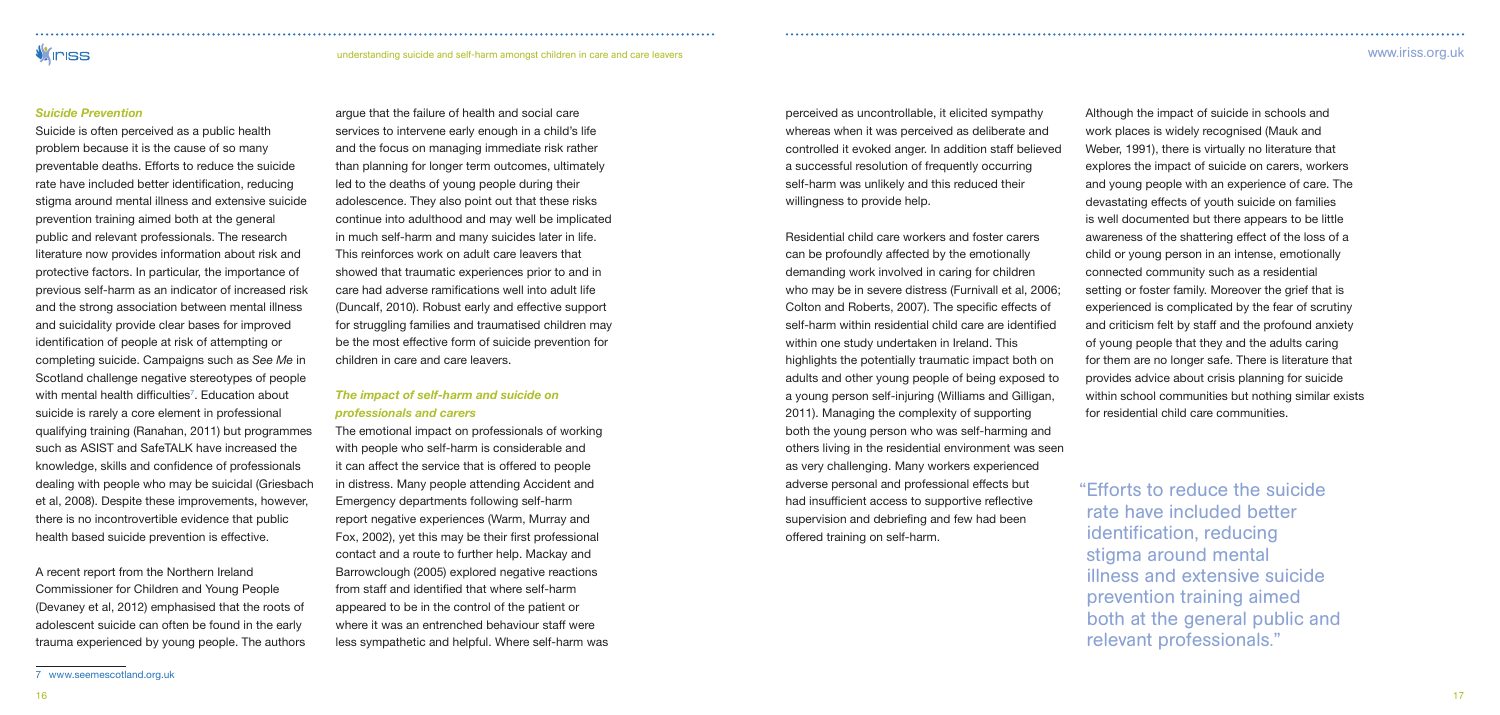# **WINSS**

### understanding suicide and self-harm amongst children in care and care leavers www.iriss.org.uk

# Implications for policy and practice

## *Responding to young people*

Central to the effective and ethical response to self-harm is the importance of focusing on the pain and distress behind the behaviour rather than concentrating on stopping the behaviour itself. The initial response to self-harm should be non-judgemental and caring and staff and carers need to attend to both the physical needs and the emotional distress the young person presents. There should be less emphasis on control and the removal of all the means of self-harm should not be an automatic response. For some young people self-harm has become a coping mechanism which they believe enables them to manage their lives rather than to end them. If young people know that disclosure of their self-harm will involve vigorous attempts to control it, they may be unwilling to share their distress and harm themselves covertly which cuts them off from potential sources of emotional support. Some young people may want to reduce or stop their self-harm and removing the means to hurt themselves may be a relief, but this should be done in discussion with young people and with their full agreement. For those young people, however, whose self-harm may be a response to coercive control from adults, for example through sexual abuse, removing their self-harm tools may exacerbate their distress.

For young people whose self-harm is an established coping mechanism, discussing harm minimisation is important. It is important, however, to explain clearly that responses to drugs are different and there are no safe levels for self-poisoning. Some organisations working with adults provide self-harm kits for people who cut themselves. This is not an appropriate response to children or young people in care, though it is important to discuss cleanliness and wound care with those who self-injure. If young people are trying to overcome the urge to self-injure, then developing more adaptive ways to deal with their distress, for example, by helping them create a comfort box holding materials to sooth or distract them, can be very helpful. Many young people also find it useful to use diaries and visual ways to begin to recognise patterns in their own behaviour and thus to begin to exert some control over it.

The literature on risks and protective factors points to longer term interventions to prevent or reduce self-harm. Most of these are actually core tasks of residential workers and foster carers and it is important for professionals to understand that using their existing skills and working confidently, caringly and competently with young people helps address their underlying distress and difficulties. Many young people need to learn the basic self-regulatory skills that small children acquire naturally through their key attachment relationships.

Supporting positive peer relationships, both within the care setting and at school or work, combats the social isolation often associated with self-harm and suicidal behaviour. Success at school is a protective factor and helping young people to attend regularly and achieve their full potential both academically and socially is essential. It is not possible to remove the abuse, trauma and neglect that many young people experience. But supporting young people to manage and improve their relationships with their families is a key role for carers and workers. It is also essential, however, to recognise the relationships that exist within foster families and in residential communities. Young people can form genuine and secure attachments to adults caring for them which provide opportunities to resolve some of the underlying chaos and distress that plagued their earlier lives. Moreover relationships with the other young people with whom they share their living space can be very powerful. This can often be viewed negatively but adults can encourage the healing potential and reciprocal responsibility of relationships among young people. This is particularly important as we know that young people contemplating suicide are most likely to confide their intentions to a peer. Creating a positive culture where distress is talked about and understood by everyone can prevent some of the dangers of contagion within residential settings.

All self-harm and threats of suicide should be taken very seriously and not dismissed as attention seeking or manipulative. Even when the underlying intention of the behaviour is to communicate or potentially to influence others, the response from adults needs to be to explore the current triggers and the underlying distress rather than to punish or ignore. It is important that adults working with these young people are able to address difficult and frightening issues with them. In particular they need to be able to ask about suicidal intent and planning very directly and have a strong awareness of risk factors and warning signs. Although it is very important to communicate with others about a potentially suicidal young person, all those involved should ensure that any response does not remove the young person from close contact with trusted adults and friends. Any assessment should focus on the needs of young people as well as the risks they face and should lead to clear joint planning that includes the young person and where appropriate

their family.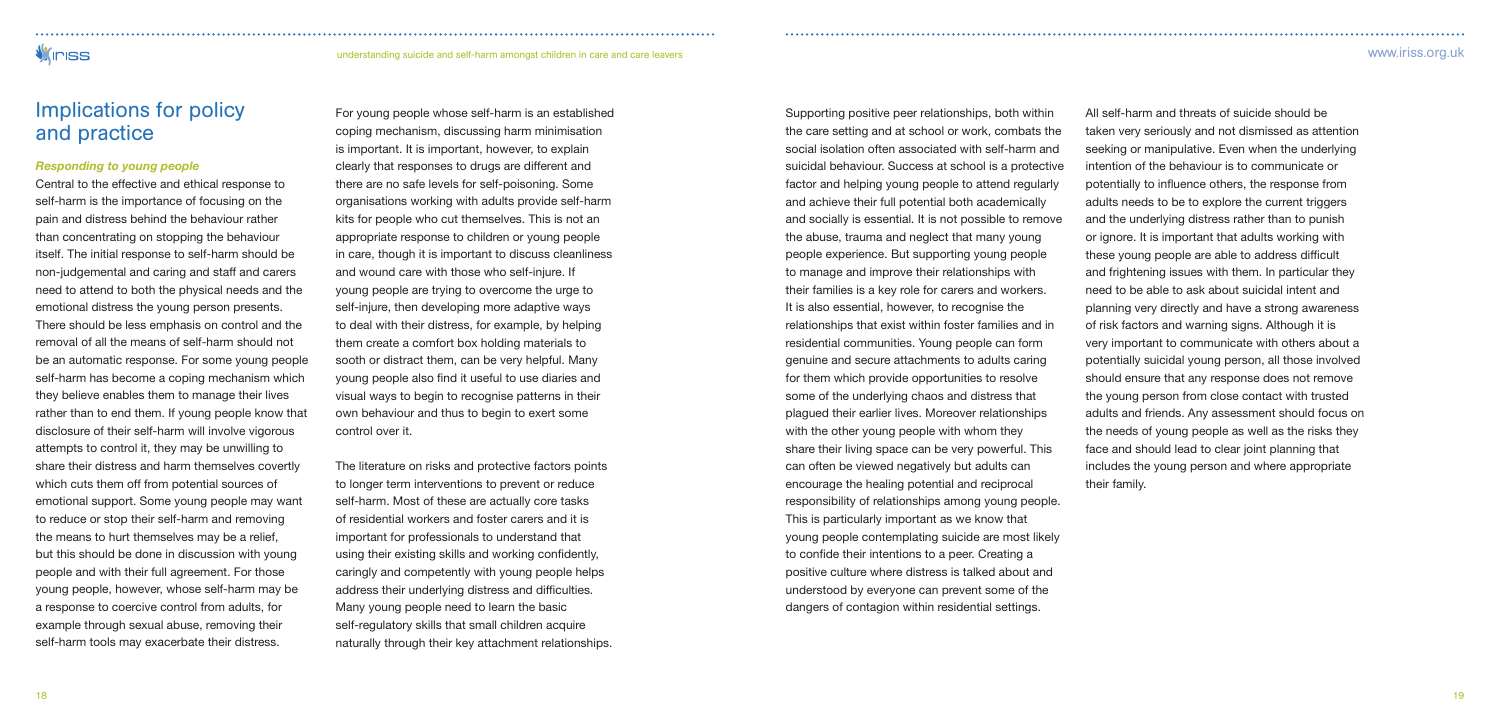# **Viniss**

# understanding suicide and self-harm amongst children in care and care leavers www.iriss.org.uk

### *Stability and transitions*

A sense of connectedness and belonging is protective against both self-harm and completed suicide. Children in care and care leavers often experience a massive amount of turbulence in their living arrangements. When change and transitions, whether planned or unplanned, disrupt important and comforting relationships this can greatly increase the risk that young people will hurt themselves. Young people should remain in the same placement wherever possible; if movement is unavoidable staff, carers and other young people should be able to remain closely in touch with the young person who has had to move. It is important that mental health services recognise that the transition from child to adult services is likely to coincide with moves to independence for young people in care. Appropriate planning needs to occur to ensure that young people are not faced with too many overwhelming changes simultaneously and important relationships and practical sources of support should be maintained for care leavers.

## *Staff and carer support*

Looking after children or young people who hurt themselves or are suicidal is both frightening and emotionally distressing, and this can be overwhelming for adults both on a personal and professional level. Organisations have a responsibility to provide emotional containment for all those involved in dealing with self-harm. There should be regular training available and all adults should receive reflective supervision that addresses the impact of this work. If a young person has self-harmed a debriefing should take place as soon as possible after the event. Nobody should work in a policy vacuum around this issue and agencies should develop clear guidelines that support good practice rather than constrain it. It is helpful for residential child care or foster care providers to develop a crisis plan to follow in the event of a suicide.

### *Inter-agency working and early intervention*

The responsibility for dealing with self-harm and suicidal behaviour among children in care and care leavers is shared among a number of agencies. Clear pathways and protocols should be in place so that young people receive a speedy, non-judgemental and effective response to their distress. For young people with mental disorders such as depression, early access to a responsive and supportive mental health service is essential. In some cases it may be appropriate for Child and Adolescent Mental Health teams to offer continuing external consultancy to those directly caring for the young person. Robust recording and monitoring measures should be in place, both within and across organisations. It is important to address issues of confidentiality, particularly as young people approach adulthood, but there should also be clarity about the need to protect and safeguard young people.

For most children in care and care leavers, self-harm is a reaction to intolerable distress that has its roots earlier in their childhood. There have often been multiple points at which professional intervention was inadequate or too late and children and families have been left alone to deal with trauma or overwhelming problems without support. Children encounter many adults in different professional roles as they grow up and all these adults have the capacity to recognise distress and intervene helpfully. All professionals working with children from infancy onwards should recognise that their capacity to listen to children, to tune in to their emotional state and to help ensure that their needs are met, is an essential element in the reduction of self-harm and the prevention

of suicide.

"Young people should remain in the same placement wherever possible and if movement is unavoidable staff, carers and other young people should be able to remain closely in touch with the young person who has had to move."

"Clear pathways and protocols should be in place so that young people receive a speedy, non-judgemental and effective response to their distress. For young people with mental disorders such as depression, early access to a responsive and supportive mental health service is essential."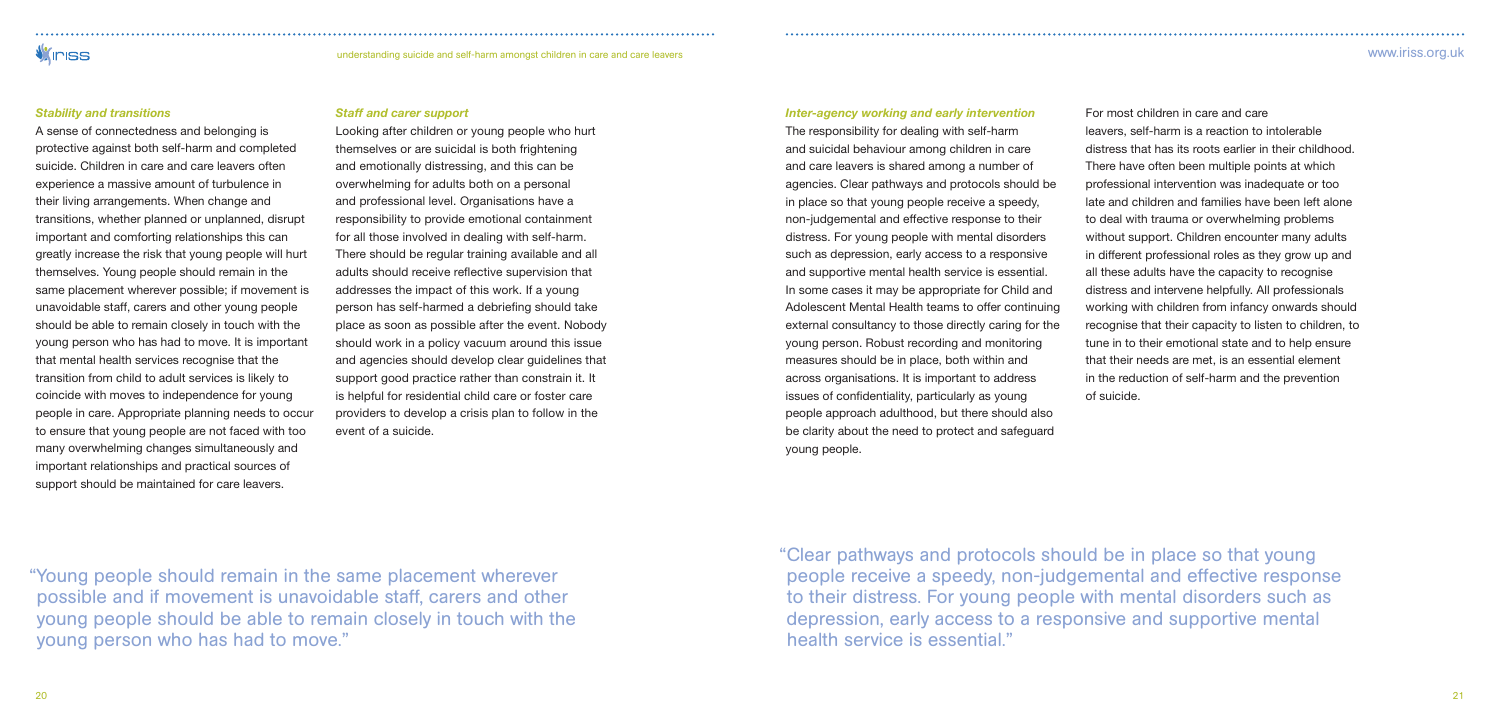# **WICKS**

#### understanding suicide and self-harm amongst children in care and care leavers www.iriss.org.uk

# **References**

Stein M and Dumaret A-C (2011) The mental health of young people aging out of care and entering adulthood: exploring the evidence from England and France, *Children and Youth Services Review*, 33 (12) 2504-2511

Vinnerljung B, Hjern A and Lindblad F (2006) Suicide attempts and severe psychiatric morbidity among former child welfare clients — a national cohort study, *Journal of Child Psychology and Psychiatry*, 47 (7), 23-33

Warm A, Murray C and Fox J (2002) Who helps? Supporting people who self-harm, *Journal of Mental Health*, 11, 121–130

Williams D and Gilligan R (2011) Self injury and the challenges of responding to young people in care: the experiences of a sample of social care workers, *Irish Journal of Applied Social Studies,* 11 (1)

Young R, Van Beinum M, Sweeting H et al (2007) Young people who self-harm, *British Journal of Psychiatry,* 191,

44-49

# **Websites**

www.chooselife.net www.iasp.info

www.poverty.org.uk/37/index.shtml

Mauk G and Weber C (1991) Peer survivors of adolescent suicide: perspectives on grieving and postvention, *Journal of Adolescent Research,* 6 (1), 113-131

Meltzer H, Lader D, Corbin T et al (2004) *The mental health of young people looked after by local authorities in Scotland*, Edinburgh: The Stationery Office

Mental Health Foundation and Camelot Foundation (2006) *Truth hurts: report of the national inquiry into self-harm among young people,* Mental Health Foundation

National Collaborating Centre for Mental Health (2011) *Selfharm: longer term management - NICE clinical guideline 133* London: National Institute for Clinical Excellence

Hiern A, Vinnerliung B and Lindblad F (2004) Avoidable mortality among child welfare recipients and intercountry adoptees: a national cohort stud*y, Journal of Epidemiol Community Health,* 58, 412-7

> O'Connor R, Rasmussen S, Miles J et al (2009) Self harm in adolescents: a self report study in Scotland, *British Journal of Psychiatry,* 194 (1), 68-72

> Pengelly N, Ford B, Blenkiron P et al (2008) Harm minimisation after repeated self-harm: development of a Trust handbook, *Psychiatric Bulletin,* 32, 60-63

Piggot J, Williams C, McLeod S et al (2004) A qualitative study of support for young people who self-harm in residential care in Glasgow*, Scottish Journal of Residential Child Care,* 3 (2), 45-54

Ranahan P (2011) *Child and Youth Care Professionals' Mental Health Literacy Practices in their Encounters with Suicidal Adolescents: A Grounded Theory Study,* PhD. Canada: University of Victoria

Royal College of Psychiatrists (2010) *Self-harm, suicide and risk: a summary* , London: Royal College of Psychiatrists

Scottish Government (2011) *Responding to Self-Harm in Scotland Final Report: Mapping Out the Next Stage of Activity in Developing Services and Health Improvement Approaches*, Edinburgh: Scottish Government

Sinclair J and Green J (2005) Understanding resolution of deliberate self harm: qualitative interview study of patients experiences, *British Medical Journal,* 330, 1112-1116

Granello D (2010) The process of suicide risk assessment: twelve core principles, *Journal of Counseling and Development*, 88, 363-371

Griesbach D, Russell P, Dolev R et al (2008) *The Use and Impact of Applied Suicide Intervention Skills Training (ASIST) in Scotland: An Evaluation,* Edinburgh: Scottish Government

Hawton K, Saunders K and O'Connor R (2012) Self-harm and suicide in adolescents, *The Lancet,* 379, 2373-2382

Information Services Division (2012*) The Scottish Suicide Information Database Report 2012.* http://www.isdscotland. org/Health-Topics/Public-Health/Publications/2012-12- 18/2012-12-18-ScotSID-2012-Report.pdf

Joiner T (2005) *Why people die by suicide*, Cambridge, MA: Harvard University Press

Kidger J, Heron J, Lewis G et al (2012) Adolescent self-harm and suicidal thoughts in the ALSPAC cohort: a self-report survey in England, *BMC Psychiatry, 12*

Klonsky D (2009) The functions of self-injury in young adults who cut themselves: clarifying the evidence for affect regulation, *Psychiatry Research,* 166, 260-268

McLean J, Maxwell M, Platt S et al (2008) *Risk and Protective Factors for Suicide and Suicidal Behaviour: A Literature Review,* Edinburgh: Scottish Government

Mackay N and Barrowclough C (2005) Accident and emergency staff's perceptions of deliberate self-harm: Attributions, emotions and willingness to help, *British Journal of Clinical Psychology*, 44, 255–267

Madge N, Hewitt A, Hawton K et al (2008) Deliberate selfharm within an international community sample of young people: comparative findings from the Child and Adolescent Self-harm in Europe (CASE) Study, *Journal of Child Psychology and Psychiatry,* 49 (6), 667-77

Barton-Breck A (2010) *The Development of Self-Injury as a Multi-Functional Behaviour*, PhD, London: University of Greenwich

Bywaters P and Rolfe A (2002*) Look beyond the scars: understanding and responding to self-injury and self-harm,* London: NCH

Care Inspectorate (2011) *Suicide prevention for looked after children and young people,* Dundee: Care Inspectorate

Colton M and Roberts S (2007) Factors that contribute to high turnover among residential child care staff, *Child and Family Social Work*, 12 (2), 133-142

Cowan C (2008) Risk factors in cases of known deaths of young people with experience of care: an exploratory study*, Scottish Journal of Residential Child Care,* 7(1)

Cutcliffe J and Barker P (2002) Considering the care of the suicidal client and the case for 'engagement and inspiring hope' or 'observations, *Journal of Psychiatric and Mental Health Nursing,* 9 (5), 611-621

Devaney J, Bunting L, Davidson G et al (2012) *Still Vulnerable: The Impact of Early Childhood Experiences on Adolescent Suicide and Accidental Death,* Belfast: Northern Ireland Commissioner for Children and Young People

Duffy D (2009) Self-injury, *Psychiatry* 8 (7), 237-240

Duncalf Z (2010) *Listen up! Adult care leavers speak out: The views of 310 care leavers aged 17 – 78,* Manchester: Care Leavers' Association

Fletcher R (1999) The process of constant observation: perspectives of staff and suicidal patients, *Journal of Psychiatric and Mental Health Nursing,* 6 (1), 9-14

Furnivall J, Wilson P and Barbour R (eds) (2006) *Only connect: addressing the emotional needs of Scotland's children and young people: A report on the SNAP Child and Adolescent Mental Health Phase Two Survey,* Edinburgh: NHS Health Scotland